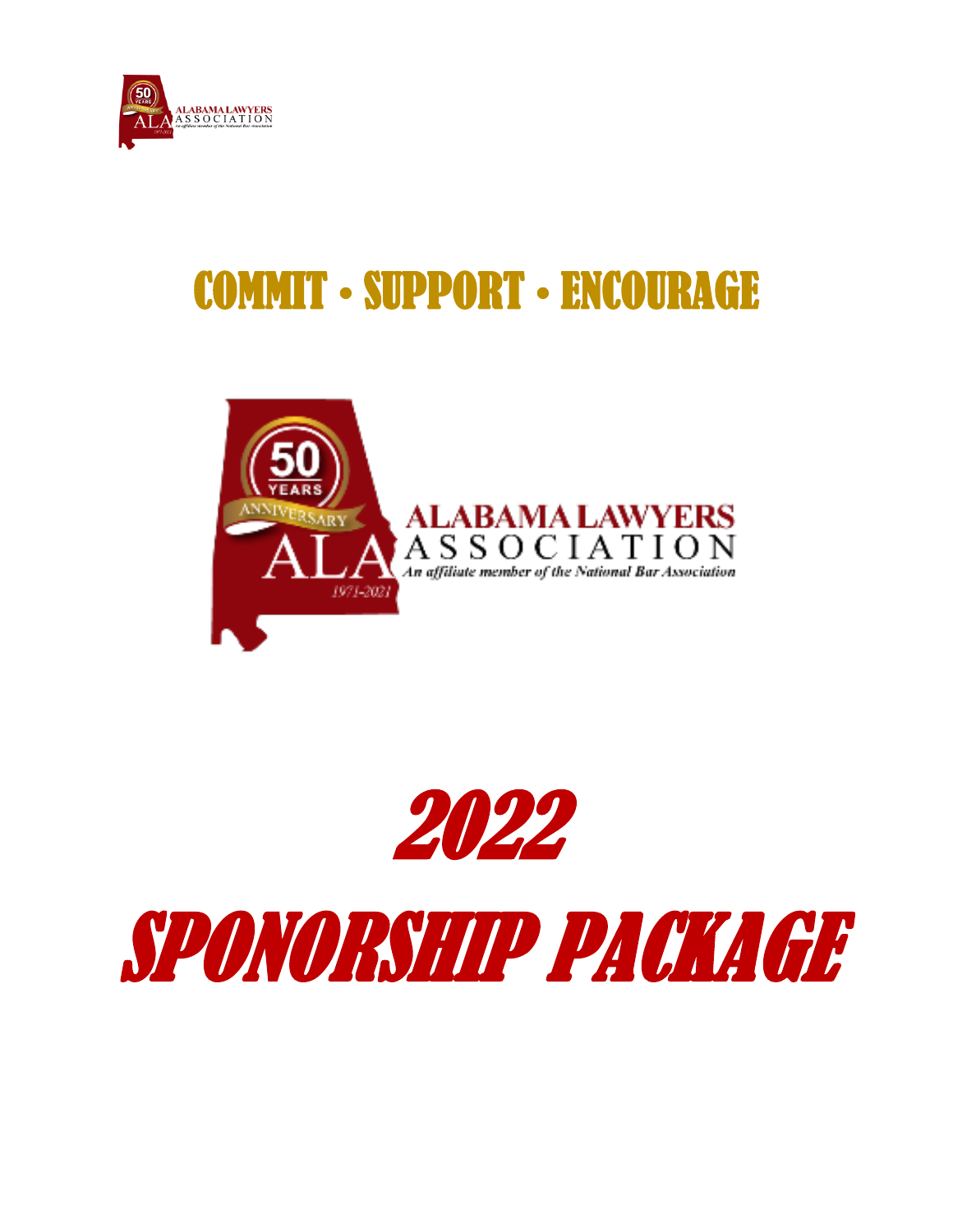

# **ABOUT THE ALABAMA LAWYERS ASSOCIATION**

Established in 1971, as the Alabama Black Lawyers Association, the Alabama Lawyers Association ("ALA") exists to enhance the integrity of the legal profession, to improve the quality of legal services provided to the public and to protect the civil rights of the citizens of the State of Alabama.

For ALA members, practicing law is more than just a career – it is an opportunity to serve their communities in and out of the courtroom. United in this effort, lawyers, judges and law students from across the State of Alabama attend meetings and host programs and continuing legal education sessions ("CLEs") in an effort to:

- Assist in the educational advancement of legal professionals through the information shared at meetings and conferences.
- Maintain a network and a directory of legal professionals to provide information about their specialties and areas of practice. The network is set up to facilitate job referrals, exchange lists of consultants and share other resources.
- Generate funds to support **ALA's Annual Law Student Program, Law Day Program and Robert A. Jones Law Student Reception**, which provide an informal setting for law students to meet practicing lawyers, as well as judges from federal, state and municipal courts, and discuss any issues facing law students.
- Generate funds to support **ALA's Law Student Summer Clerkship and Mentorship Program**, which provides stipends to qualified law students as partial funding for summer clerkships with various legal entities throughout the State of Alabama. Further, the Law Student Clerkship and Mentorship Program teaches law students and young lawyers what to expect as a summer law clerk or new associate, as well as interviewing skills, resume techniques and the dos and don'ts of being a good lawyer.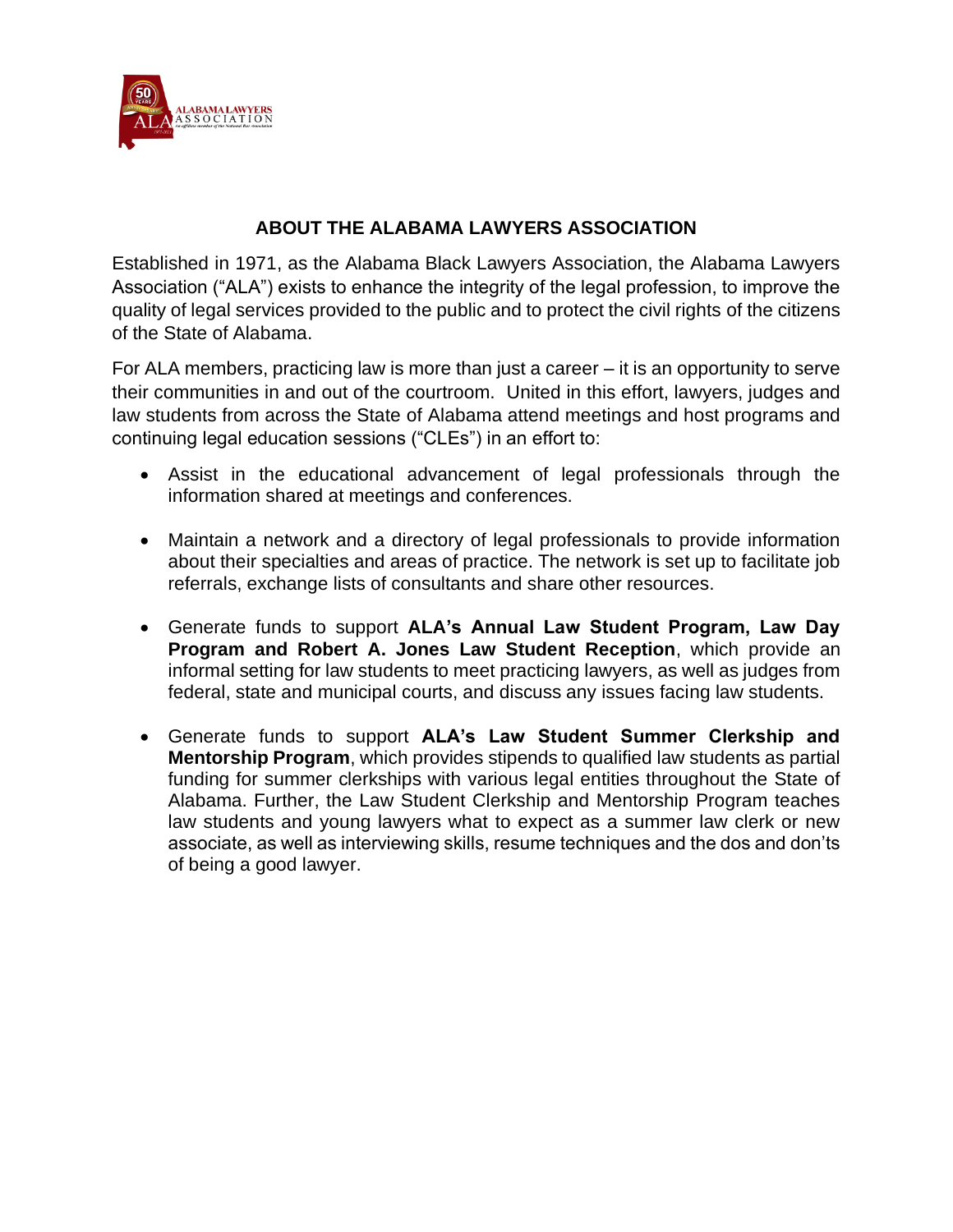

# **YOUR OPPORTUNITY TO SPONSOR**

The ALA'S meetings, seminars and retreats are attended by hundreds of lawyers, judges and law students. ALA welcomes corporate and individual sponsors who are interested in forging solid relationships with ALA members and enhancing the ALA's ability to contribute to the legal profession and our communities. **The ALA Annual Meeting will be held on May 19-21, 2022**, and **Hall of Fame Gala will be held on May 21, 2022**.

# **SPONSORSHIP BENEFITS**

# **Educational Opportunities**

Meeting attendees will have the opportunity to participate in interactive seminars that will sharpen their skills and put them at the forefront of innovation. Seminars will explore those topics and issues facing the legal community today. Whether in the public or private sector, ALA members are constantly seeking opportunities for professional and personal growth.

# **Sale Opportunities**

Advertising or exhibiting at a conference or meeting can be a productive part of your marketing program. ALA members work in various corporations, governmental agencies and law firms. They have interests in a wide variety of products and services. Convention advertisements and exhibits allow small and major companies to target their products and services to this lucrative market.

# **Company Identification and Visibility**

ALA's conferences offer you the opportunity to demonstrate products and services while enhancing your company's image through increased visibility. All sponsors will be acknowledged via official conference programs and on-site conference materials.

# **Complimentary Tickets and Registrations**

Attendance at ALA receptions, galas, banquets and other events will maximize your exposure to convention attendees. These events will serve as an opportunity for face-toface interaction with hundreds of ALA members and supporters.

# **Networking**

The conferences offer you the opportunity to build relationships with leading legal professionals and decision-makers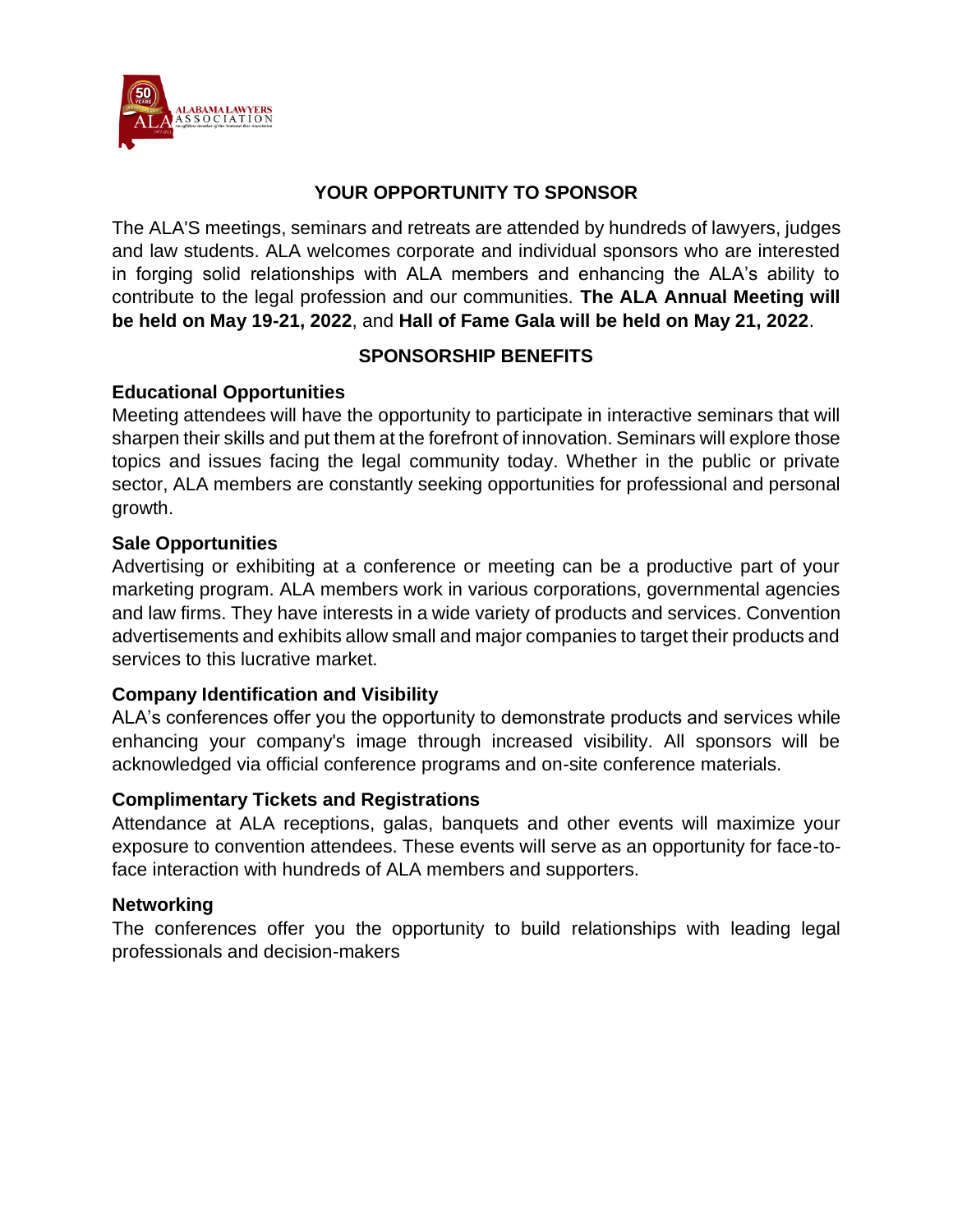

# **SPONSORSHIP AND ADVERTISING CATEGORIES**

# **SPONSORSHIP LEVELS:**

# **1. PLATINUM SPONSOR \$5,000.00**

- Recognition on all ALA event signage and promotional materials (including program guide, banners, press releases and e-blasts)
- Two (2) tables at Hall of Fame Gala with priority reserved seating
- Full-page ad placement in Hall of Fame Gala Program
- Two (2) registrations to Annual Meeting CLE sessions
- Company icon and/or hyperlink presence on ALA website
- Opportunity for sponsor to speak at event of choice
- Opportunities for on-site promotions and exhibits

# **2. GOLD SPONSOR \$3,500.00**

- Recognition on all ALA event signage and promotional materials (including program guide, banners, press releases and e-blasts)
- One (1) table at Hall of Fame Gala with priority reserved seating
- Half-page ad placement in Hall of Fame Gala Program
- One (1) registration to Annual Meeting CLE sessions
- Advertisements and verbal recognition at ALA events
- Company icon and/or hyperlink presence on ALA website
- Opportunities for on-site promotions and exhibits

# **3. SILVER SPONSOR \$2,500.00**

- Recognition on all ALA event signage and promotional materials (including program guide, banners, press releases and e-blasts)
- Verbal/signage recognition at event
- Half-page ad placement in Hall of Fame Gala Program
- Four (4) tickets to the Hall of Fame Gala
- Opportunities for on-site promotions and exhibits
- Recognition on ALA website

# **4. BRONZE SPONSOR \$1,500.00**

- Quarter-page ad placement in Hall of Fame Gala Program
- Opportunities for on-site promotions and exhibits
- Verbal/signage recognition at event
- Two (2) tickets to Hall of Fame Gala
- Recognition on ALA website

# **5. PARTNER SPONSOR \$1,000.00**

- Quarter-page ad placement in Hall of Fame Gala Program
- Verbal/signage recognition at event
- Two (2) tickets to Hall of Fame Gala
- Recognition on ALA website